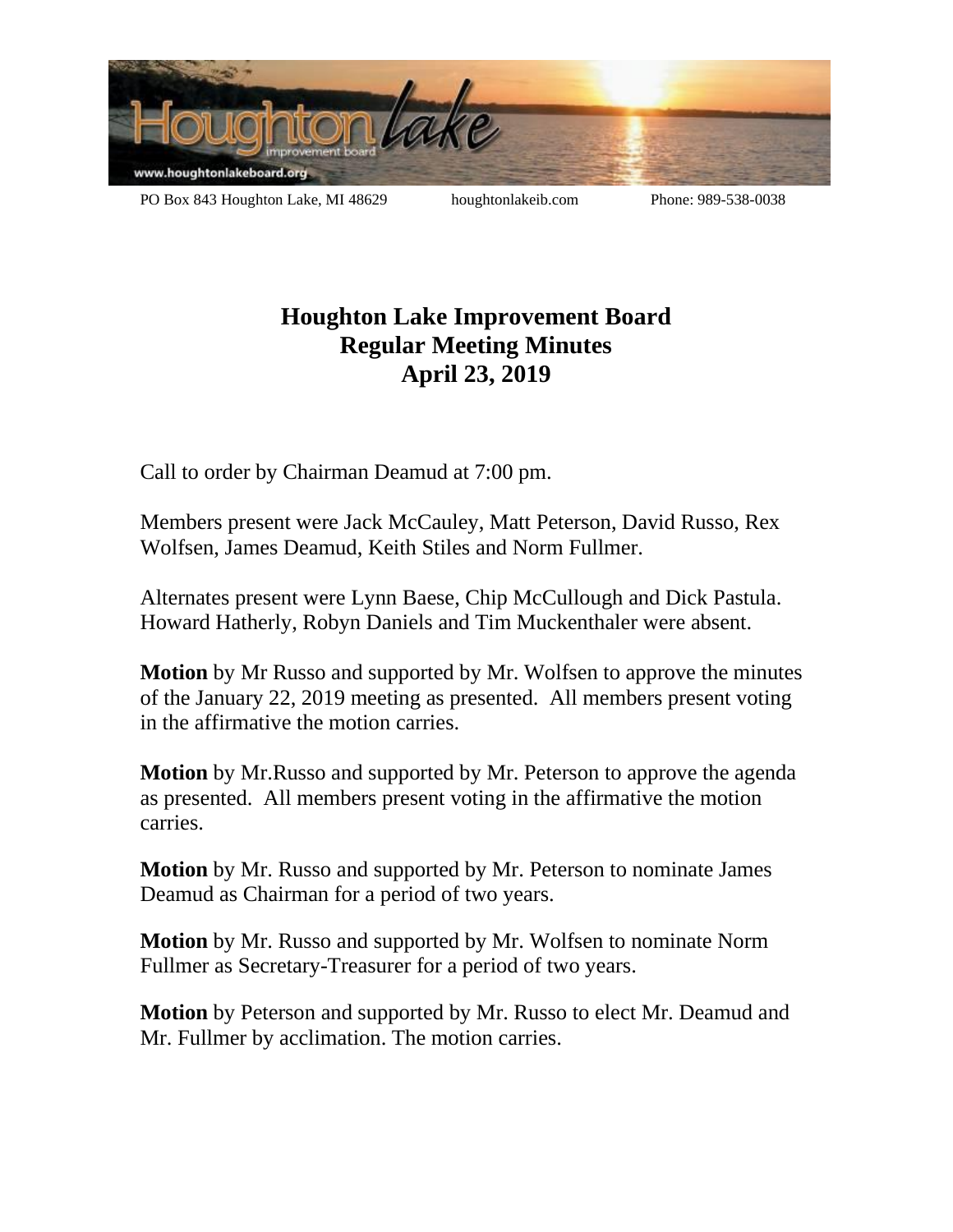**Motion** by Mr. Wolfsen supported by Mr. Stiles to accept the following Treasurer's report. Account balances as of 4-23-19 are Checking \$34,756.24, Money Market \$437,196.78 and a CD balance of \$300,000. Total funds available are \$771,953.02. Year to date expenses totaled \$741,322.86. All members present voting in the affirmative the motion carries.

Board Member and County Commissioner gave an update regarding how the public can petition the County to change a lake level. Two thirds of the Riparian owners on a lake are required to sign a petition and submit \$10,000. Additional fees may be required of the Riparian owners for impact studies, etc.

Norm Fullmer played for the audience and board members the first of a short series of television spots featuring Houghton Lake and the efforts of the HLIB to preserve the lake for future generations.

Craig Cotterman representing the Houghton Lake Lake Association gave a presentation on a proposed boat wash project for the 2019 season. A request of \$42,887.17 which included \$4,702.83 in carry over from the 2018 season.

**Motion** Mr. Wolfsen and supported by Mr. Russo to fund the HLLA boat wash project in the amount of \$20,000 with the stipulation that the issue may be revisited later in the season. Members voting in favor of the motion were Mr. McCauley, Mr. Stiles, Mr. Russo, Mr. Peterson, Mr. Wolfsen and Mr. Fullmer. There was no opposition to the motion. The motion carries.

Dr. Jennifer Jermalowicz-Jones outlined RLS plans to conduct the lake survey in June approximately one month earlier than last year.

Dr. Scott Herren presented a proposal to reestablish wild rice in the Muddy Bay area on the south west side of Houghton Lake. While no action was taken regarding this issue an amount of \$15,000 remains in the budget if the decision is made to proceed at a later date. Optimum planting time is in the late fall.

**Motion** Mr. Wolfsen and supported by Mr. Stiles to adjust the following budget line items for the 2018-2019 budget.

Account 719 "Office Supplies" increases the amount by \$1063 bringing the total to \$2563. Purchase of lap top and printer for the HLIB.